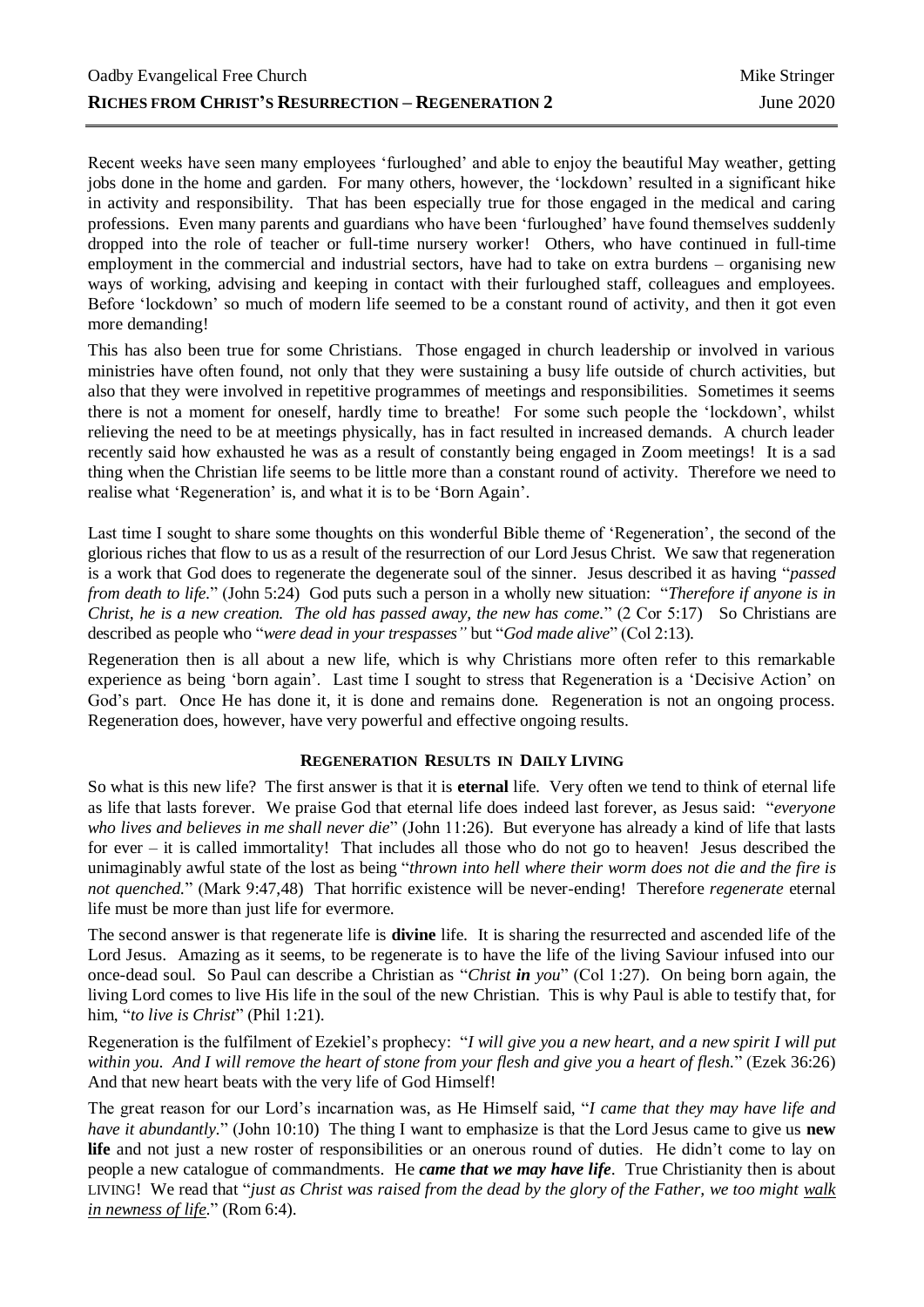Have you ever noticed how often the Christian life is described as a *walk*? This picture occurs about thirty-five times in the New Testament epistles. Another example would be, "*as you received Christ Jesus the Lord, so walk in him*" (Col 2:6), which describes the Christian life as a step-by-step and day-to-day experience. It is living in a way that mirrors the Lord's life, for "*whoever says he abides in him ought to walk in the same way in which he walked.*" (1 John 2:6) Or again, "*walk in a manner worthy of the Lord, fully pleasing to him*" (Col 1:10). Genuine Christianity is daily living out the life of the risen, living Lord Jesus.

The gift of a new heart and life is given through the presence and power of the Holy Spirit. So Ezekiel goes on immediately to say, "*I will put my Spirit within you*". Or, as the apostle John was inspired to write, "*he abides in us by the Spirit whom he has given us*" and "*we abide in him and he in us, because he has given us of his Spirit*" (1 John 3:24, 4:13). We know, therefore, that the Christian's "*body is a temple of the Holy Spirit within you, whom you have from God*" (1 Cor 6:19).

That then brings us to another very important question: What does this kind of life look like?

## **REGENERATION RESULTS IN GODLY LIVING**

The straight answer to the question is to look at what God is like and how Jesus lived. The regenerate life in the Christian's soul is God's nature in their heart. So, since "*God is light and in him is no darkness at all*" (1 John 1:5), regeneration floods the Christian's heart and mind with God's light. "*The Son of God has come and has given us understanding, so that we may know him who is true; and we are in him who is true*" (1 John 5:20). Paul describes Christians as "*having the eyes of your hearts enlightened*" (Eph 1:18).

What happens in being born again is that "*God, who said, "Let light shine out of darkness", has shone in our hearts to give the light of the knowledge of the glory of God in the face of Jesus Christ.*" (2 Cor 4:6) Regeneration brings a Christian into the realm and kingdom of light; it infuses life and light from He who is "*the light of the world*" (John 8:12) into our once benighted souls. This is what happened to Lydia when "*The Lord opened her heart to pay attention to what was said by Paul.*" (Acts 16:14)

The remarkable truth regarding Christians is that "*we have the mind of Christ.*" (1 Cor 2:16) That is not only His mind as expressed in the Scriptures, but also in the ability to grasp, understand, think and live in the way that He does. Regeneration transforms the mind so that, though "*at one time you were darkness, but now you are light in the Lord. Walk as children of light*" (Eph 5:8). The Christian has the ability to think about life on earth from a heavenly point of view. We can think of all that happens to us and affects us down here in the same way as the risen and ascended Saviour thinks about them from His throne above. If you and I are Christians, let's live day by day by thinking with His mind! What an absolutely amazing gift that is!

Christians not only have the ability to think as the risen Jesus does, but also to love as He does – though not in entirety, I agree! Nevertheless, since "*God is love*" (1 John 4:8) and in regeneration "*God's love has been poured into our hearts through the Holy Spirit who has been given to us*" (Rom 5:8), we are enabled to live as "*imitators of God, as beloved children. And walk in love, as Christ loved us and gave himself up for us*" (Eph 5:1,2). If that were not possible for Christians, the Holy Spirit would not have inspired Paul to write that they should endeavour to live in such a way! Does love for the Lord, our family, our church family and the lost characterise our daily living? I find that a very challenging question; do you?

Something else that should be a great mark of Christian living – even in days of 'lockdown', when some people have become very frustrated and angry – is to know and show that "*The joy of the Lord is your strength.*" (Neh 8:10) The facts of our justification and regeneration are surely great causes in themselves for us to be full of the joy of the Lord. Even in times when there seems little else to be happy about, we always have solid reasons for being joyful in our God and Saviour.

Whether we continue to live with the threat of Covid-19, or other anxieties take its place and come our way, the regenerate soul is blessed because "*the peace of God, which surpasses all understanding, will guard your hearts and your minds in Christ Jesus.*" (Phil 4:7) Being truly born again provides a deep confidence in our God and Saviour, that all is well and forever will be well in His hands.

We could go on considering the rest of the fruit of the Spirit, which are wonderful attributes that regeneration brings as part of this eternal, divine life: "*patience, kindness, goodness, faithfulness, gentleness, selfcontrol*" (Gal 5:22,23). These are wonderful characteristics of the nature of our great God, and were perfectly demonstrated in the life of our Saviour and Lord. If we have his life infused into our souls, then we too should be living out these remarkable qualities, at least to a discernible degree.

The last result of regeneration that I want to mention points us beyond this life. A Christian is described as someone who has "*been born again to a living hope through the resurrection of Jesus Christ from the dead*"